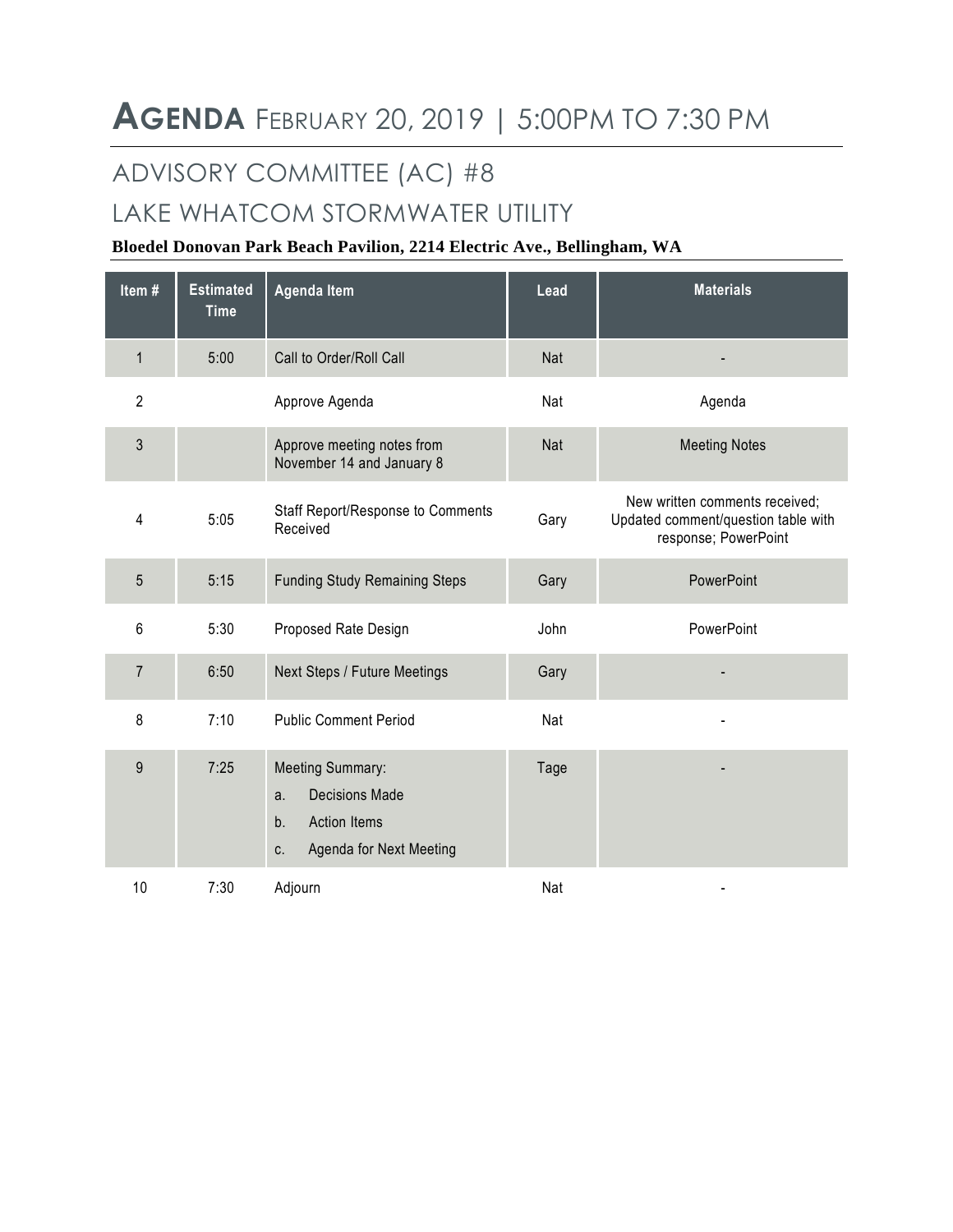

**FCS GROUP | Meeting Notes** 

**Advisory Committee Meeting #7 Lake Whatcom Stormwater Utility November 14, 2018 | 3:00 PM TO 5:25 PM Geneva Fire Station, 4518 Cable Street, Bellingham, WA 98229**

## **Decisions**

- November 14 Agenda Approved
- September 19 Meeting Notes Approved
- $\bullet$  Move Public Comment Period from agenda item #10 to agenda item #4 Approved
- Additional committee meetings if needed: Jan 30, Feb 20, March 20. All at 5 PM Approved
- Impervious Surface Charge Component: FCS GROUP and Tetra Tech to pursue analysis based on diagram drawn on whiteboard at meeting and summarized below – Approved
	- The committee-recommended impervious rate component is a combination of Options 1 & 3, resulting in a Single Family Residential (SFR) small/medium/large rate structure.
	- The impervious tier thresholds will be informed by measuring a sample of SFR parcels.
	- To avoid the administrative cost burden of measuring all SFR parcels, the average impervious area from the sample will be used to calculate the rate; initial placement determined by gross parcel area (lot size):
		- **-** SFR Large: Residential rural/large lots which are greater than or equal to 2 acres;
		- **-** SFR Medium: All other SFR parcels; in other words, parcels less than 2 acres in size; and
		- **-** SFR Small: No parcels initially placed in this tier.
	- Any parcel could "move down" a tier by providing documentation of impervious area. For example: Large  $\rightarrow$  Medium; Medium  $\rightarrow$  Small; or even Large  $\rightarrow$  Small.
- Non-Single Family parcels would be assessed via the Equivalent Service Unit (ESU) methodology which takes total measured impervious area by parcel, and divides that by the average impervious area based on a sample of SFR parcels.
	- For example, a Non-SFR parcel with 12,000 impervious square feet would equate to 4 ESUs if, based on the SFR sample, it is determined that  $1$  ESU = 3,000 impervious square feet.
- The committee requested that staff look into how SFR's with especially large impervious footprints could be charged a higher rate in the future.

## **Homework / Action Items**

#### **Committee**

• None noted.

### **FCS GROUP / Consultants**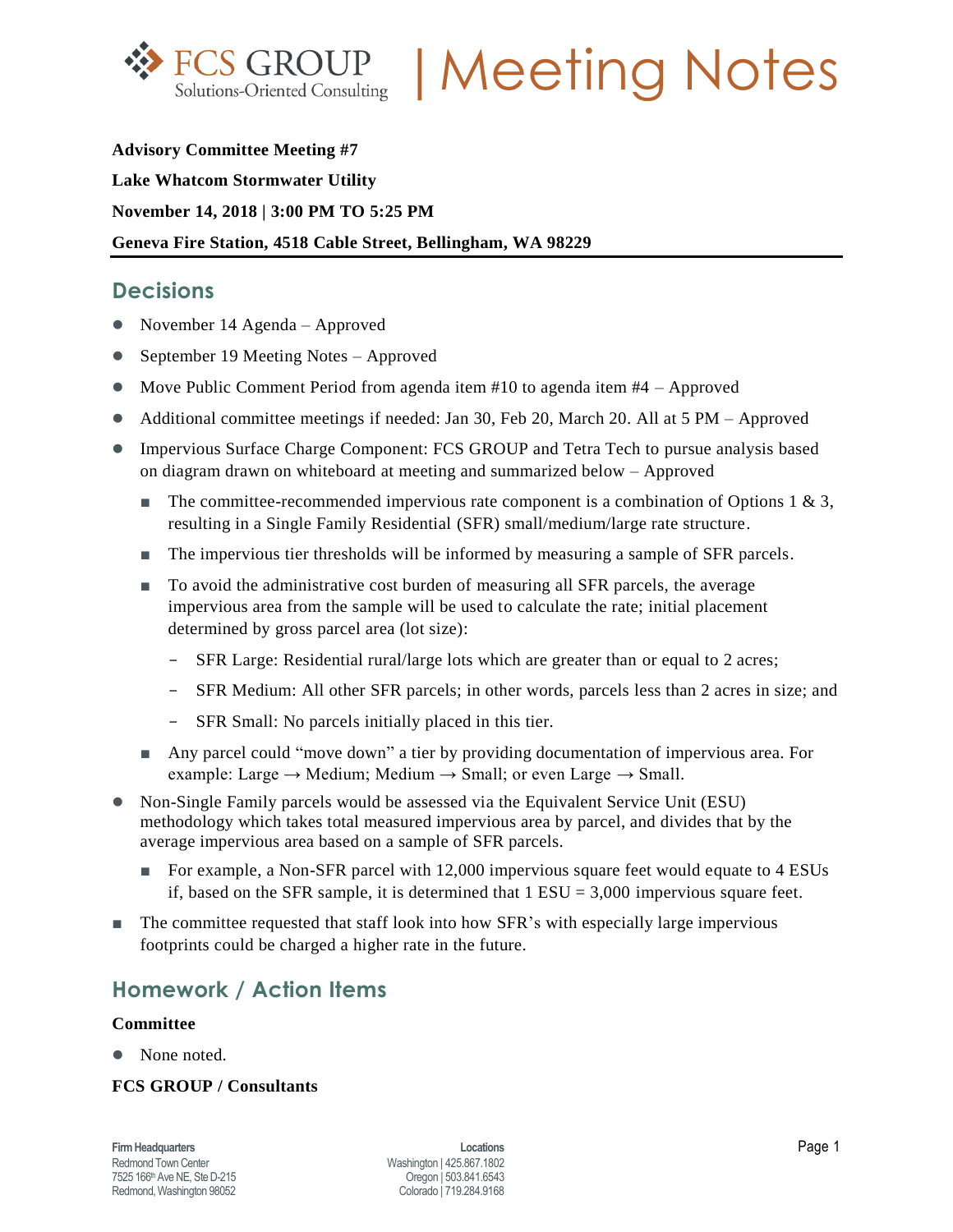- Calculate preliminary Impervious Surface Charge Component based on measuring results.
	- Measure all non-single family residential properties in service area / watershed.
	- **■** Measure a sample of large (previously rural) single family residential parcels.
	- Measure a sample of medium (previously urban) single family residential parcels.
- Develop preliminary Parcel Charge Component options (e.g., flat versus gross parcel size).

### **County Staff**

- Request written opinion from County attorney regarding evaluation of proposed rate structure.
- Set up a meeting with committee and County attorney to discuss rate structure.

## **Agenda Topics Covered**

- Call to Order/Roll Call
- Approve Agenda for November 14
- Approve meeting notes from September 19
- Public Comment Period (moved up by committee motion)
- Staff Report/Response to Comments Received
- Legal Opinion on Proposed Rate Structure
- Update on GIS Pilot Project
- Rate Structure Direction
- Capital Facilities Charge (CFC) Direction **(postponed)**
- Discuss Schedule / Future Meetings
- Meeting Summary: Decisions Made; Action Items; Agenda for Next Meeting **(postponed)**
- Adjourn

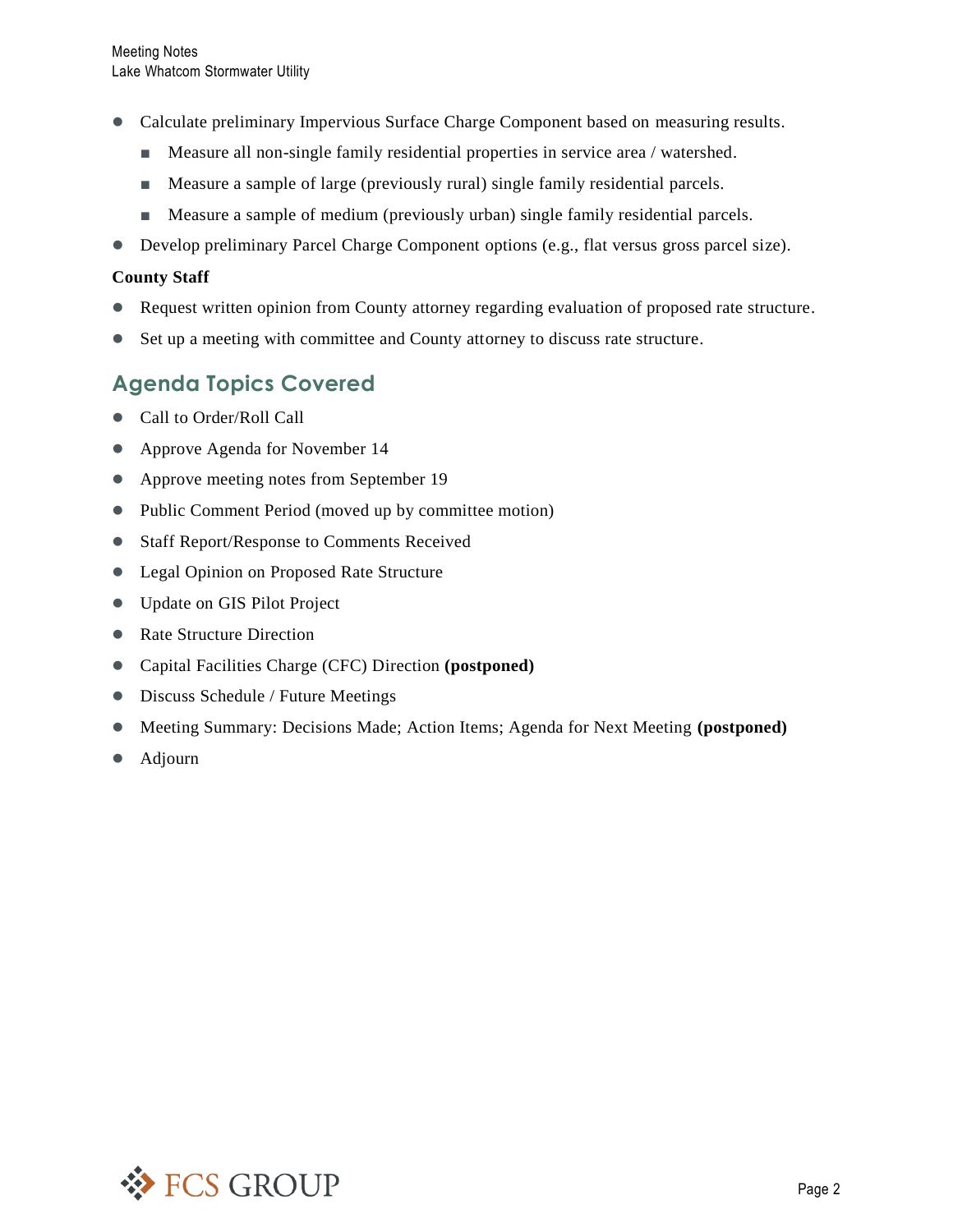# Meeting Notes

### **Special Advisory Committee Meeting – Legal Review of Proposed Rate Structure**

**Lake Whatcom StormwaterUtility**

### **January 8, 2019 | 3:00 PM TO 4:00 PM**

**Garden Level Conference Rm., Whatcom County Civic Center, 322 N. Commercial St., Bellingham, WA 98225**

## **Discussion Points**

- Gary provided an overview of the committee's proposed rate structure and questions and discussion to date regarding the legal defensibility of the proposed rate structure.
- Proposed rate structure is two parts: (1) based on impervious area and (2) a per parcel charge (either flat rate or based on parcel size); confirmed FCS is drafting preliminary rates for both options. Confirmed money collected from per parcel charge can be used to fund all stormwater utility components.
- Gary provided an update on the funding study process. It is unlikely that preliminary rates will be ready for review by the scheduled January 30 meeting date.
- Chris explained that to be legally defensible, properties charged a stormwater utility fee must meet the following criteria: (a) create a burden/contribute to the runoff problem, or (b) receive a specific service from the fees collected. An increase in property value is not considered a specific service. In addition, the rate structure must include a fair method to distribute the fees between properties to make the charge as proportional as possible.
- Chris explained that both a per parcel flat fee charge and per parcel charge based on parcel size are legally defensible; however, he is more comfortable with a parcel charge based on parcel size because of the connection between size of parcel and amount of runoff contributing to the problem.
- Discussion occurred between committee members regarding justification/rationale to charge land in a forested condition.
- Confirmed Whatcom County Council has the legal authority to establish exemptions to the stormwater utility fee.

## **Outcomes**

The committee's proposed rate structure options are legally defensible.

## **Homework / Action Items**

### **Whatcom County Staff**

- Confirm no additional legal review needed for proposed capital facilities charge
- Confirm definition of forested condition in the Lake Whatcom TMDL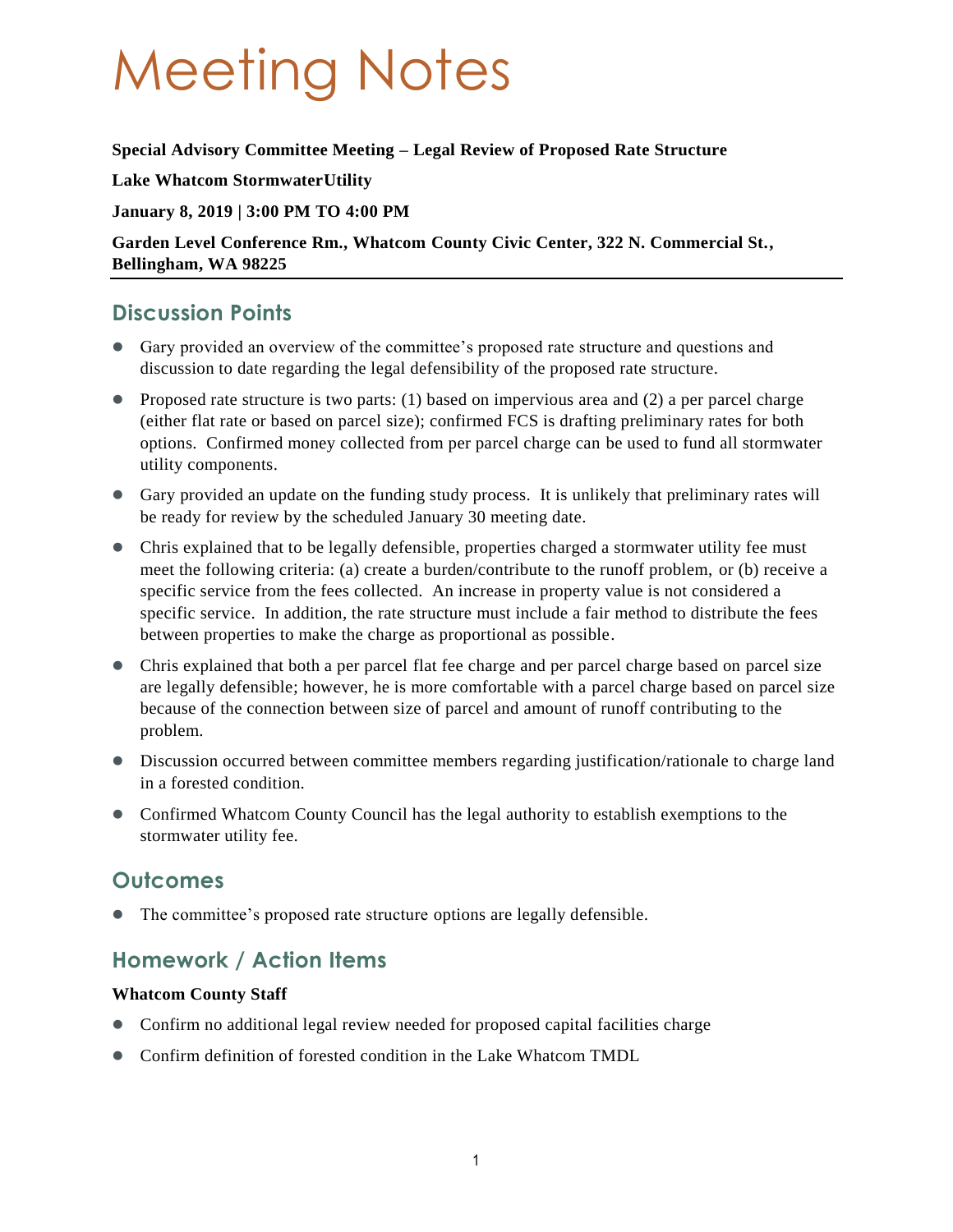# **Agenda Topics Covered**

- Call to Order / Roll Call
- Approve Agenda
- Meeting Purpose
- Additional Question/Answer Period
- Summarize Meeting Outcomes and Identify Action Items
- Funding Study Status Update
- Adjourn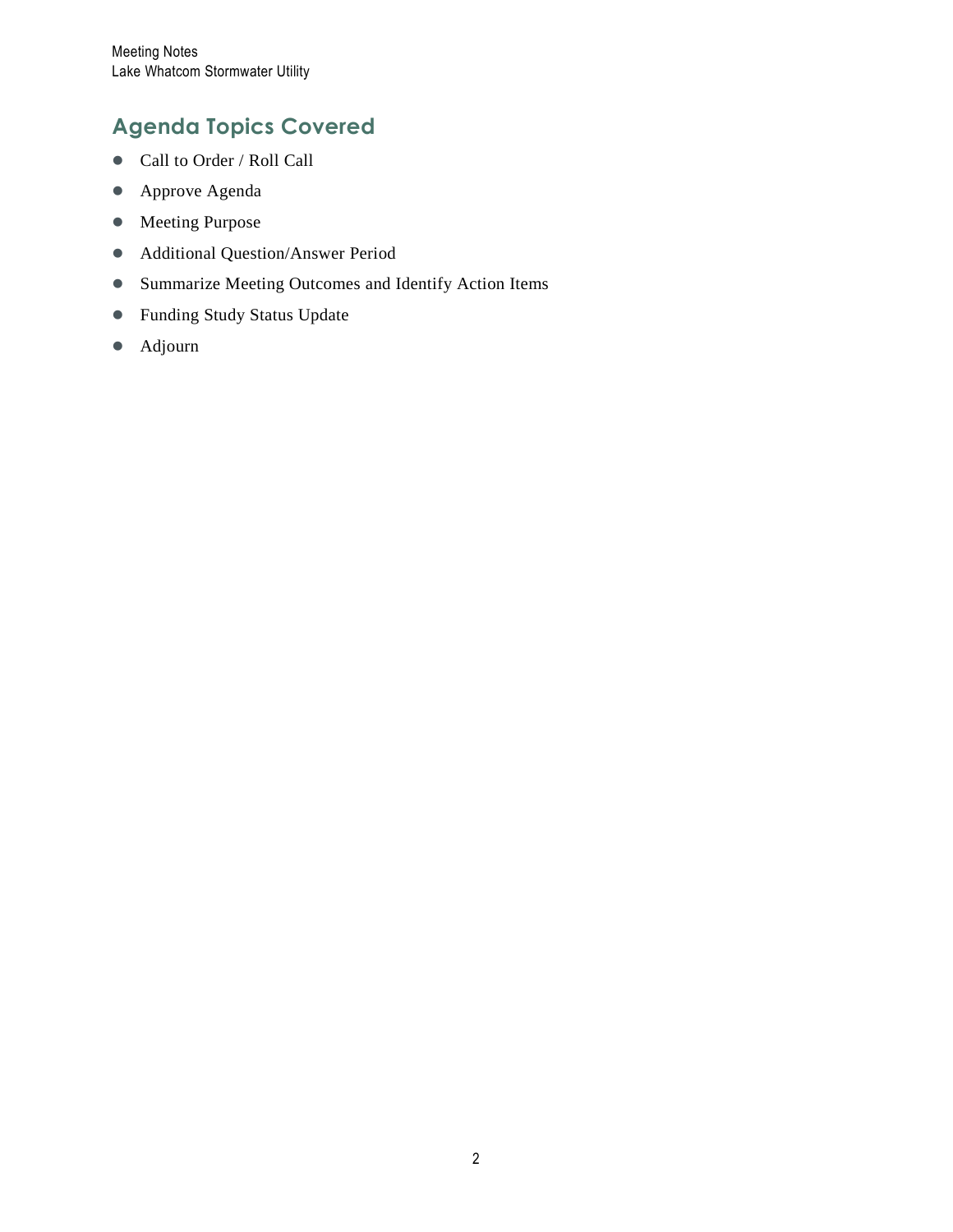From: Eric Thomas <ethomas2566@yahoo.com> Sent: Tuesday, November 13, 2018 6:15 PM To: LWStormwaterUtility Cc: ethomas2566@vahoo.com Subject: Stormwater rates/credits

Hi Ingrid. Thanks for your help yesterday. Here's my public comments for the Lake Whatcom Stormwater Utility records. Thanks, eric thomas. 360-671-7354. Ethomas2566@yahoo.com.

Two comments/concerns related to the need for a comprehensive, fair process for determining the rates that will charged to stormwater utility members.

1: There should be some sort of credit system in place. Since the purpose of the stormwater utility district is to improve the water quality of Lake Whatcom and reduce stormwater runoff from entering the lake, there should be some mechanism to evaluate the extent to which each parcel is contributing to the problem and assess fees accordingly. A property where pervious cement has been installed (at considerable expense) to prevent runoff and all downspouts are directed into gravel drains buried in the ground to filter out pollutants, for instance, should not be charged the same rate as a property where water is pouring off the driveway onto a roadway and into stormdrains that channel water into the lake and downspouts are sending water onto sidewalks, patios, lawns and other above ground surfaces. Fairness and common sense suggest that fees should be proportional to the amount of pollution/runoff a property is generating. A system that credits significant, effective measures that have been taken to prevent and mitigate runoff would also motivate owners of properties where those steps have not been taken to spend time, money and energy to do so. The lack of such a credit system eliminates an effective economic incentive for owners of problem lots to address the stormwater problems their properties are generating.

2: There should be some mechanism to ensure that the measurements of impervious surfaces on properties, and the subsequent rates charged, are accurate.

I'm told that the contractor for the county has begun the process of calculating the amount of impervious surface on every watershed lot. Apparently that process will not involve physical inspections of lots, but rather use aerial mapping to estimate the amount of impervious surface on properties, which include houses, outbuildings, driveways, etc. That's fine. But aerial mapping cannot distinguish the difference between a driveway built with pervious cement and one with impervious cement. As such, all driveways will be considered impervious and thus included in the total amount of impervious surface on the lot, with a fee calculated accordingly. For lot owners with pervious cement driveways, that will mean inaccurate and blatantly unfair calculations of the overall impervious surface areas of their lots, resulting in them paying more money than they should in perpetuity. There needs to be some way for property owners to be able bring to the utility district's attention the fact that they have pervious cement driveways and have the impervious surface calculation for their lot revised to ensure it is accurate. One possible option would be to allow lot owners to pay a reasonable, one-time fee to the stormwater district to have an employee come out to verify a pervious driveway exists and document its exact dimensions so it can be subtracted from the inaccurately calculated total impervious surface area of the lot.

Eric Thomas, watershed property owner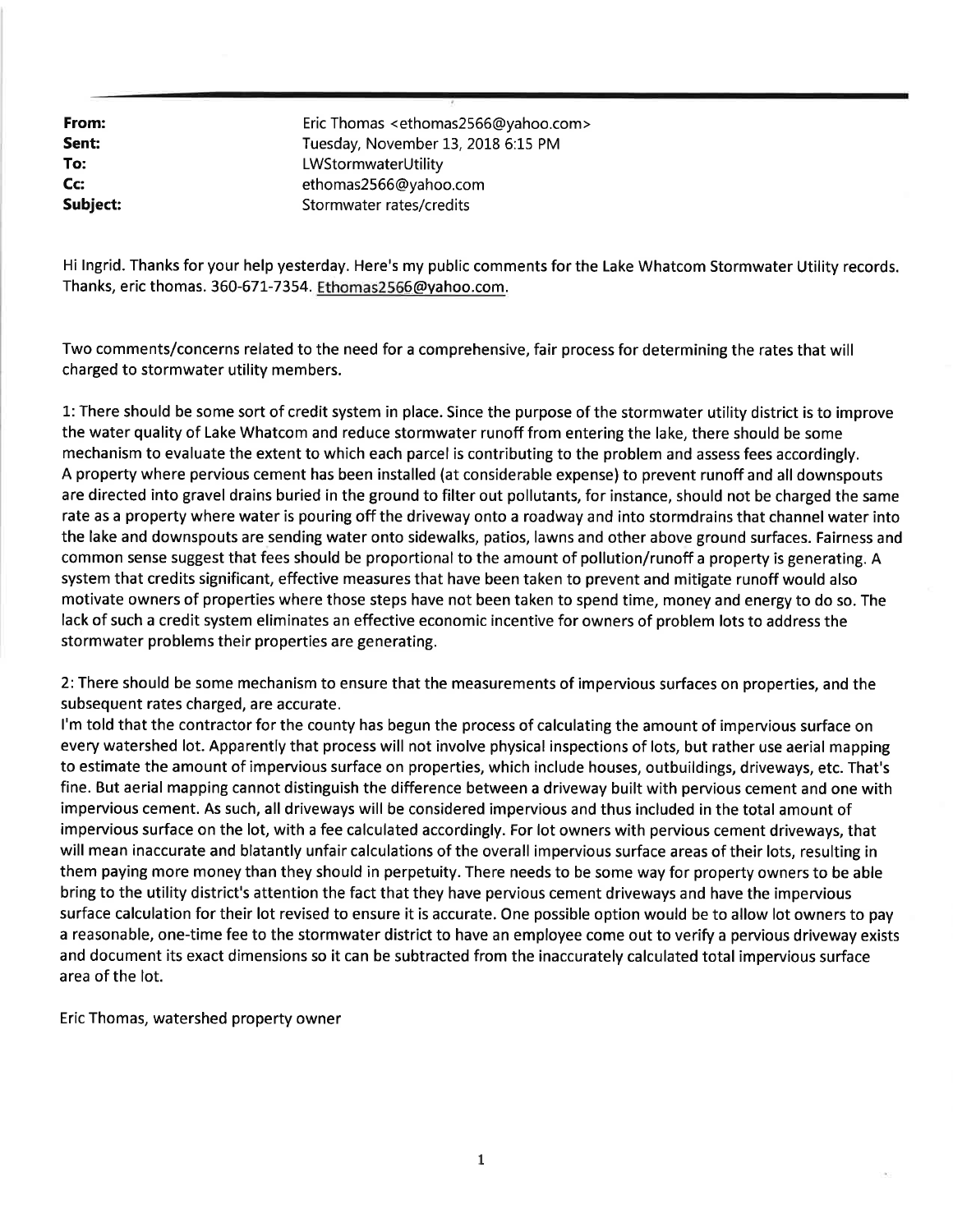| From:    | Enoch J Ledet <enoch.ledet@gmail.com></enoch.ledet@gmail.com>                      |  |
|----------|------------------------------------------------------------------------------------|--|
| Sent:    | Wednesday, November 14, 2018 8:42 AM                                               |  |
| To:      | Satpal Sidhu; Barbara Brenner; todd.citron@lwwsd.org; Council; LWStormwaterUtility |  |
| Subject: | Questions for Stormwater District                                                  |  |

Respective Whatcom Council Members and LWSSD members,

I have a few questions related to the TMDL P solution to address Low DO in Lake Whatcom which I would like to ask because taxpayers are required to pay for this solution.

1. Managing P via TMDL P will cost taxpayers \$100 million over the next 50 years. This solution only addresses P transported into the lake via storm water runoff. 3,140 lbs P removal will cost taxpayers \$38,100/lb/yr x50 years.

Are there more cost effective alternatives

To manage control P ?(i.e., Alum treatment cost \$10/lb P vs Soil entrapment filters which cost \$1000s/lb P removal - Dr Alex Horne UC Berkley and Dr Marc Beutel UC Merced)

2. How much additional taxpayer money will it cost to manage/control sediment (internal) P which is recycled annually

Which also causes algal growth/blooms?

3. What about other DO demand causes such as BOD, COD, NOD, SOD? Managing P alone will not address these causes nor supply enough DO in the hypolimnion to remove the EPA 303d impaired body of water designation for Low DO.

4. What will it cost taxpayers to supplement atmospheric O2 exchange to assure there is a sufficient concentration of O2/DO in the hypolimnion to prevent anaerobic chemistries (NH3, H2S, MethylHg, Fe,Mn, P) and remove the EPA 303d impaired lake designation?

5. If WE don't address these in the next 50 years with the current TMDL P solution, WE will pass these problems onto our children and grandchildren to solve, at what inflated costs?

WE have the technology and solutions today to improve our lake and drinking water quality but it will require taxpayer monies to do it. Will we get what we are paying for utilizing the current TMDL P solution or pass it on and let the next generation of taxpayers to pay for other solutions?

Respectfully, EJ Ledet

https://www.dropbox.com/s/mwtnr8aoap9b76k/Data%20Team%20Presentation%20May%2010%202018%205  $918.$ ppt?dl=0 Sent from my iPhone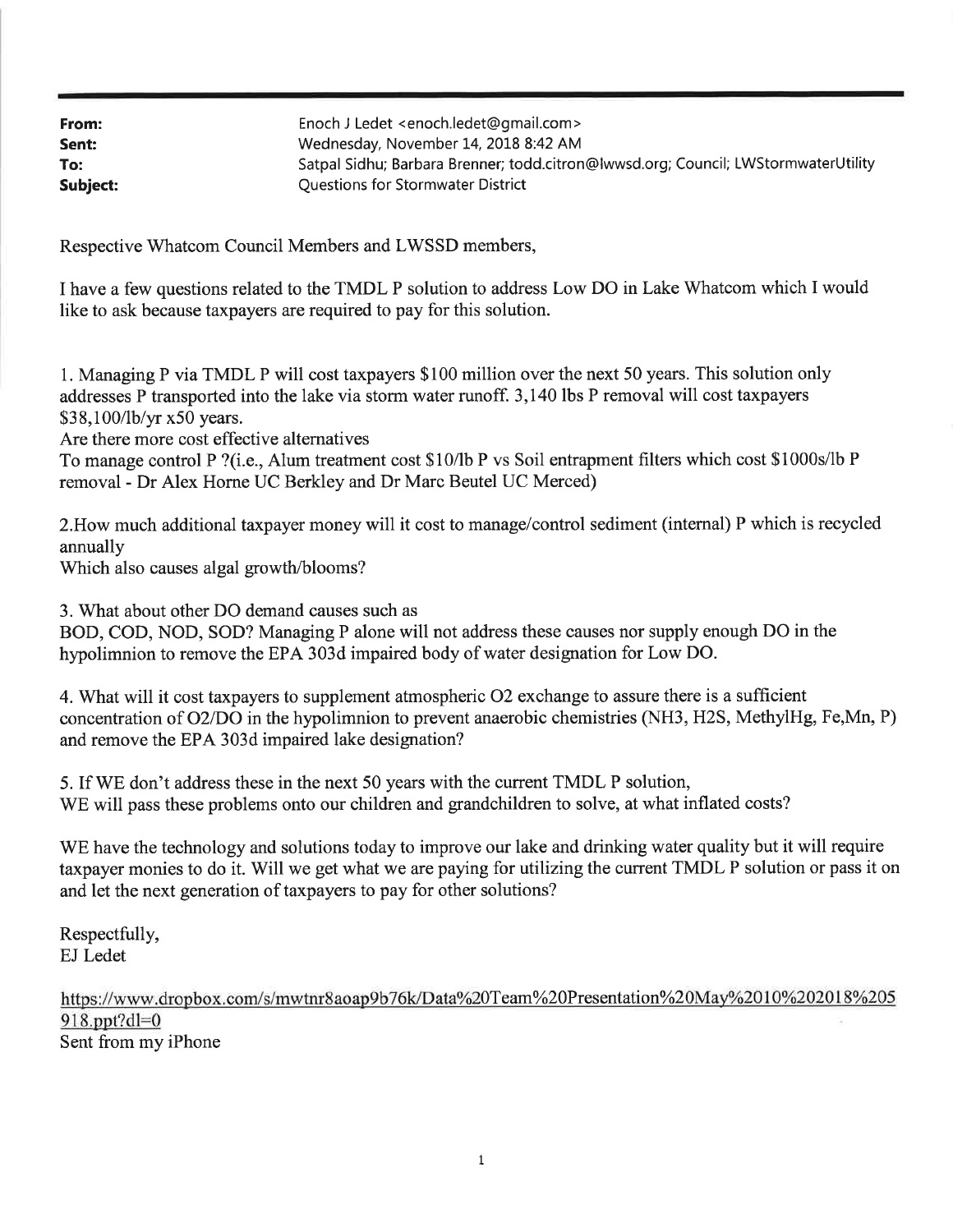| Lake Whatcom Stormwater Utility Funding Study                               |                                |                                                                                                                                                                                                                                                                                                                                                                                                                                                                                                                                                  |                                                                                                                                                                                                                                                                                                                                                                                                            |  |  |  |  |  |
|-----------------------------------------------------------------------------|--------------------------------|--------------------------------------------------------------------------------------------------------------------------------------------------------------------------------------------------------------------------------------------------------------------------------------------------------------------------------------------------------------------------------------------------------------------------------------------------------------------------------------------------------------------------------------------------|------------------------------------------------------------------------------------------------------------------------------------------------------------------------------------------------------------------------------------------------------------------------------------------------------------------------------------------------------------------------------------------------------------|--|--|--|--|--|
| Public Questions and Comments Received November 5, 2018 - February 11, 2019 |                                |                                                                                                                                                                                                                                                                                                                                                                                                                                                                                                                                                  |                                                                                                                                                                                                                                                                                                                                                                                                            |  |  |  |  |  |
| <b>Date</b><br><b>Received</b>                                              | <b>Date</b><br><b>Received</b> | <b>Question/Comment</b>                                                                                                                                                                                                                                                                                                                                                                                                                                                                                                                          | Response                                                                                                                                                                                                                                                                                                                                                                                                   |  |  |  |  |  |
| 11/13/2018                                                                  | Written                        | Comments received from Eric Thomas regarding the new<br>stormwater utility rate: (1) there should be a credit system in<br>place for parcels with stormwater management facilities that<br>prevent or mitigate runoff (e.g., pervious cement); (2) there<br>should be a mechanism in place to ensure measurements of<br>impervious surfaces are accurate.                                                                                                                                                                                        | Forwarded to the Advisory Committee for consideration.                                                                                                                                                                                                                                                                                                                                                     |  |  |  |  |  |
| 11/14/2018                                                                  | Written                        | Questions received from EJ Ledet regarding solutions to<br>address low dissolved oxygen in Lake Whatcom, the TMDL,<br>and costs to taxpayers.                                                                                                                                                                                                                                                                                                                                                                                                    | Forwarded to the Advisory Committee for consideration. Also<br>forwarded to the Washington State Department of Ecology and<br>the Lake Whatcom data team for review. Lake Whatcom<br>Management Program partners are looking into the feasibility of<br>some of the suggested technological fixes to excess phosphorus<br>and low dissolved oxygen as part of the lake model review<br>currently underway. |  |  |  |  |  |
| 11/14/2018                                                                  | Verbal                         | Comments received from Eric Thomas (see written comments<br>submitted) regarding: (1) properties with no stormwater<br>management improvements (i.e., all the water runs off into<br>the lake) and properties like his with pervious pavement<br>driveways that infiltrate stormwater runoff should not pay<br>the same; (2) pervious pavement should not be included in<br>the total impervious calculation for a lot; there should be a<br>mechanism in the fee structure to remove pervious<br>pavement from the impervious area measurement. | Heard by the Advisory Committee.                                                                                                                                                                                                                                                                                                                                                                           |  |  |  |  |  |